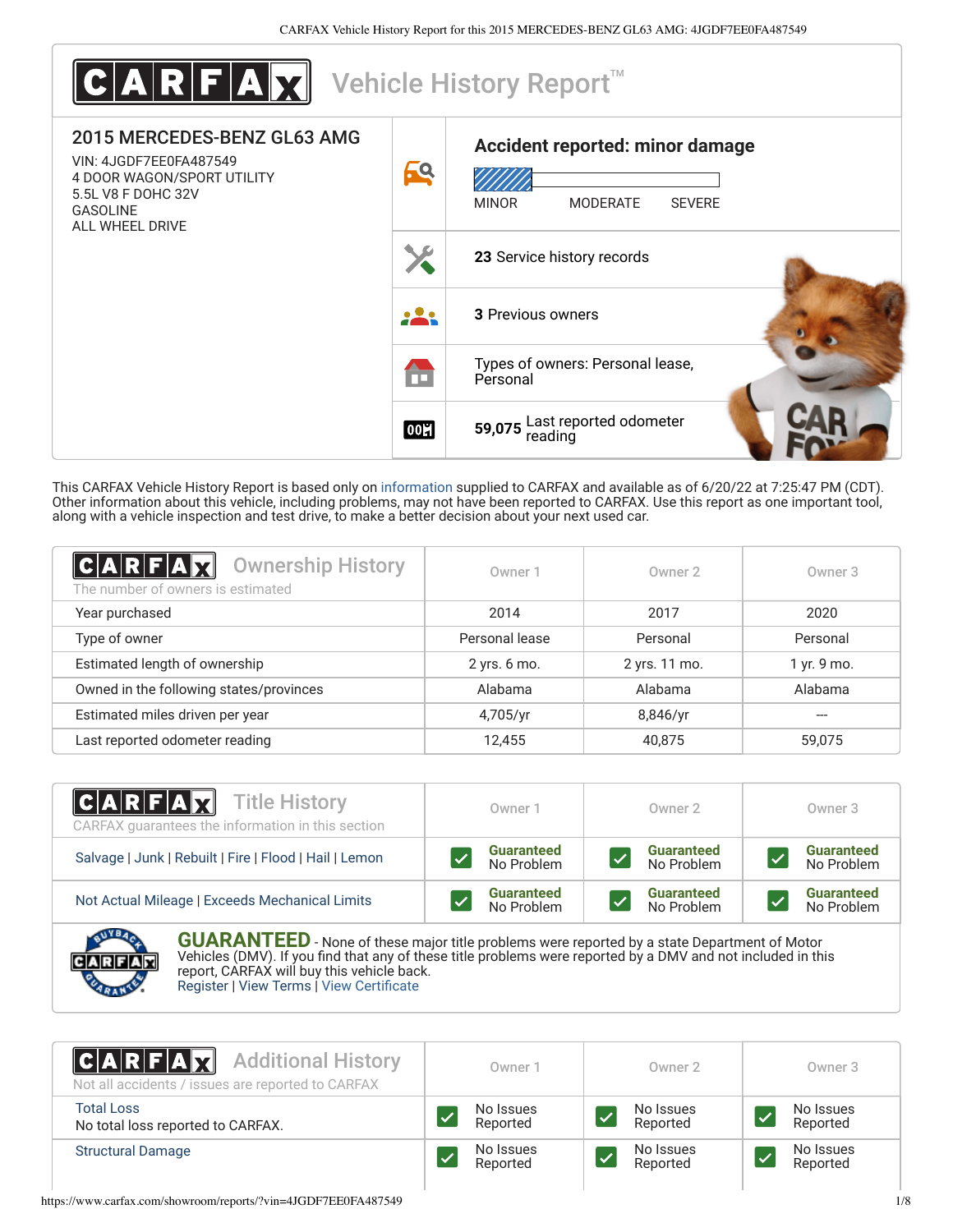| CARFAX recommends that you have this vehicle<br>inspected by a collision repair specialist.          |                                                |                                                      |                                        |
|------------------------------------------------------------------------------------------------------|------------------------------------------------|------------------------------------------------------|----------------------------------------|
| Airbag Deployment<br>No airbag deployment reported to CARFAX.                                        | No Issues<br>Reported                          | No Issues<br>$\checkmark$<br>Reported                | No Issues<br>Reported                  |
| <b>Odometer Check</b><br>No indication of an odometer rollback.                                      | No Issues<br>Indicated                         | No Issues<br>$\blacktriangledown$<br>Indicated       | No Issues<br>$\checkmark$<br>Indicated |
| Accident / Damage<br>Accident reported: 01/22/2019.                                                  | No Issues<br>V<br>Reported                     | <b>Minor Damage</b>                                  | No New Issues Reported                 |
| <b>Manufacturer Recall</b><br>Check with an authorized Mercedes-Benz dealer for any<br>open recalls. | No Recalls<br>$\blacktriangledown$<br>Reported | No Recalls<br>$\boldsymbol{\mathcal{J}}$<br>Reported | No Recalls<br>Reported                 |
| <b>Basic Warranty</b><br>Original warranty estimated to have expired.                                | <b>Warranty Expired</b>                        | <b>Warranty Expired</b>                              | <b>Warranty Expired</b>                |

<span id="page-1-0"></span>

| <b>Owner 1</b><br>2014 | Purchased:     | Low mileage! This owner drove less than<br>the industry average of 15,000 miles per<br><b>CAR</b><br>FOX<br>year.                                               | Personal Lease Vehicle<br>4,705 mi/yr                                                                                                                                                                  |
|------------------------|----------------|-----------------------------------------------------------------------------------------------------------------------------------------------------------------|--------------------------------------------------------------------------------------------------------------------------------------------------------------------------------------------------------|
| Date                   | <b>Mileage</b> | <b>Source</b>                                                                                                                                                   | <b>Comments</b>                                                                                                                                                                                        |
| 10/09/2014             | 5              | Mercedes-Benz of Huntsville<br>Huntsville, AL<br>855-585-2674<br>mercedesbenzofhuntsville.com/<br>4.6 / 5.0<br>249 Verified Reviews<br>2,717 Customer Favorites | Vehicle serviced<br>- Pre-delivery inspection completed<br>- Two wheel alignment performed                                                                                                             |
| 10/10/2014             |                | Mercedes-Benz of Huntsville<br>Huntsville, AL<br>855-585-2674<br>mercedesbenzofhuntsville.com/<br>4.6 / 5.0<br>249 Verified Reviews<br>2,717 Customer Favorites | Vehicle offered for sale                                                                                                                                                                               |
| 11/10/2014             | 2,863          | Mercedes-Benz of Huntsville<br>Huntsville, AL<br>855-585-2674<br>mercedesbenzofhuntsville.com/<br>4.6 / 5.0<br>249 Verified Reviews<br>2,717 Customer Favorites | Vehicle sold                                                                                                                                                                                           |
| 11/10/2014             |                | Alabama<br>Motor Vehicle Dept.                                                                                                                                  | Vehicle purchase reported<br>- Titled or registered as personal lease vehicle                                                                                                                          |
| 12/09/2014             |                | Alabama<br>Motor Vehicle Dept.<br>Huntsville, AL<br>Title #49699153                                                                                             | Title issued or updated<br>- Registration issued or renewed<br>- First owner reported<br>- Titled or registered as personal lease vehicle<br>- Loan or lien reported<br>- Vehicle color noted as Black |
| 08/04/2015             |                | Alabama<br>Motor Vehicle Dept.<br>Huntsville, AL                                                                                                                | Registration issued or renewed<br>- Titled or registered as personal lease vehicle<br>- Vehicle color noted as Black                                                                                   |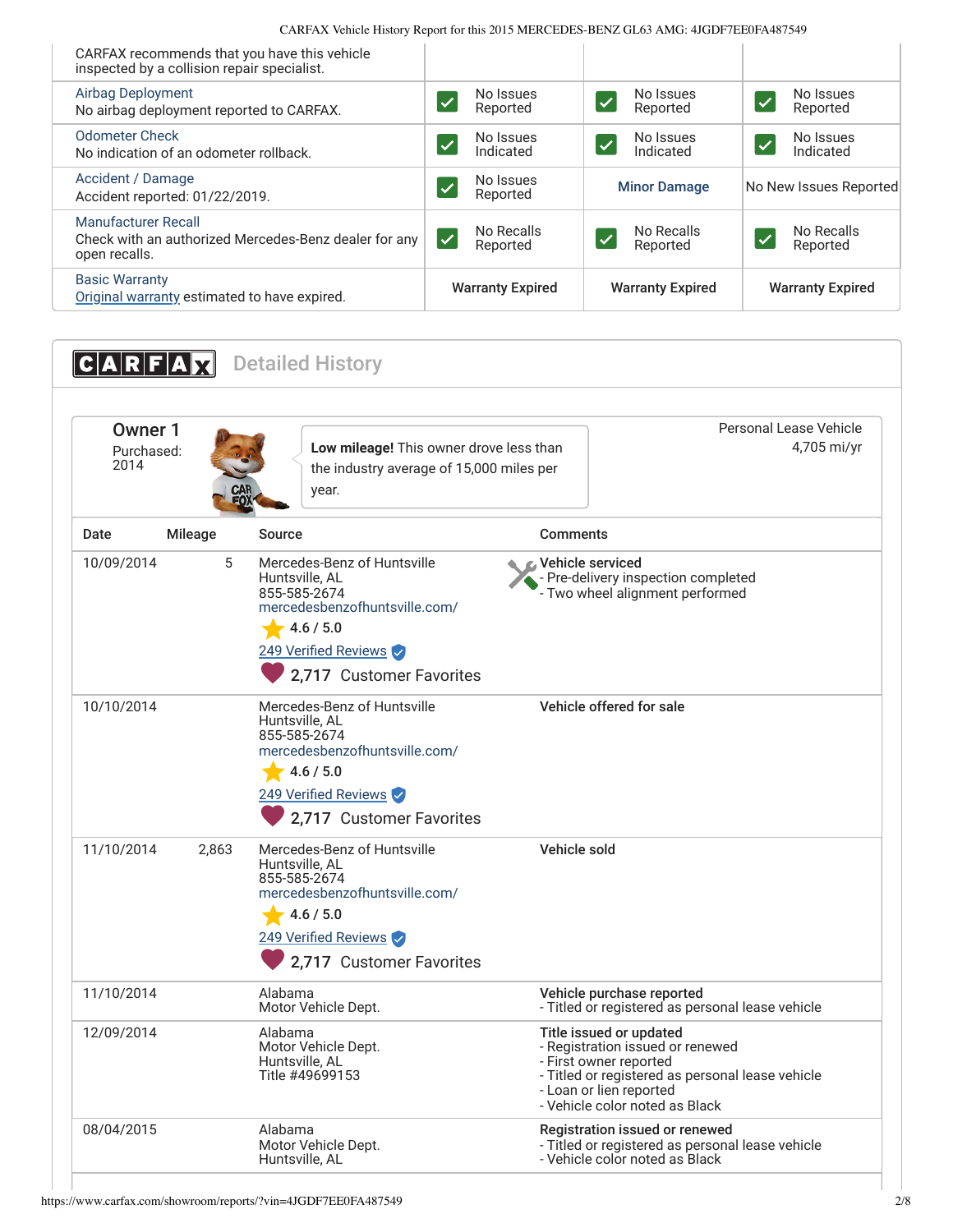| 6/20/22, 8:26 PM   |        |                                                                                                                                                                 |                      | CARFAX Vehicle History Report for this 2015 MERCEDES-BENZ GL63 AMG: 4JGDF7EE0FA487549                                                                                                   |
|--------------------|--------|-----------------------------------------------------------------------------------------------------------------------------------------------------------------|----------------------|-----------------------------------------------------------------------------------------------------------------------------------------------------------------------------------------|
| 11/18/2015         | 3,045  | Mercedes-Benz of Huntsville<br>Huntsville, AL<br>855-585-2674<br>mercedesbenzofhuntsville.com/<br>4.6 / 5.0<br>249 Verified Reviews<br>2,717 Customer Favorites | ic Vehicle serviced∡ | - Recommended maintenance performed<br>- Battery charged<br>- Computer reprogrammed                                                                                                     |
| 09/16/2016         |        | Alabama<br>Motor Vehicle Dept.<br>Huntsville, AL                                                                                                                |                      | Registration issued or renewed<br>- Titled or registered as personal lease vehicle<br>- Vehicle color noted as Black                                                                    |
| 12/16/2016         | 7,558  | Mercedes-Benz of Huntsville<br>Huntsville, AL<br>855-585-2674<br>mercedesbenzofhuntsville.com/<br>4.6 / 5.0<br>249 Verified Reviews<br>2,717 Customer Favorites | Vehicle serviced     | - Recommended maintenance performed<br>- Brake fluid flushed/changed<br>- Tire(s) balanced<br>- Tire(s) mounted<br>- Rear wiper blade replaced<br>- Front wiper blades/refills replaced |
| 05/30/2017         |        | Mercedes-Benz of Huntsville<br>Huntsville, AL<br>855-585-2674<br>mercedesbenzofhuntsville.com/<br>4.6 / 5.0<br>249 Verified Reviews<br>2,717 Customer Favorites | Vehicle sold         |                                                                                                                                                                                         |
| 05/30/2017         |        | Mercedes-Benz of Huntsville<br>Huntsville, AL<br>855-585-2674<br>mercedesbenzofhuntsville.com/<br>4.6 / 5.0<br>249 Verified Reviews<br>2,717 Customer Favorites | Vehicle serviced     | - Recommended maintenance performed<br>- Tire condition and pressure checked                                                                                                            |
| 05/30/2017         | 12,016 | Alabama<br>Motor Vehicle Dept.                                                                                                                                  |                      | Vehicle purchase reported                                                                                                                                                               |
| 05/30/2017         | 12,011 | Mercedes-Benz Financial Services<br>Alabama                                                                                                                     |                      | Lease vehicle returned to dealer                                                                                                                                                        |
| 06/08/2017         |        | Alabama<br>Motor Vehicle Dept.<br>Huntsville, AL                                                                                                                |                      | Registration issued or renewed<br>- Vehicle color noted as Black                                                                                                                        |
| 06/26/2017         | 12,108 | Mercedes-Benz of Huntsville<br>Huntsville, AL<br>855-585-2674<br>mercedesbenzofhuntsville.com/<br>4.6 / 5.0<br>249 Verified Reviews<br>2,717 Customer Favorites |                      | Vehicle serviced<br>- Two wheel alignment performed<br>- GPS/Navigation module/computer reprogrammed<br>- Vehicle washed/detailed                                                       |
| 07/07/2017         | 12,455 | Mercedes-Benz of Huntsville<br>Huntsville, AL<br>855-585-2674<br>mercedesbenzofhuntsville.com/<br>4.6 / 5.0<br>249 Verified Reviews<br>2,717 Customer Favorites |                      | Vehicle serviced<br>- Brakes checked<br>Wheel(s) replaced<br>- Vehicle washed/detailed                                                                                                  |
| <b>Owner 2</b>     |        |                                                                                                                                                                 |                      | <b>Personal Vehicle</b>                                                                                                                                                                 |
| Purchased:<br>2017 |        | Low mileage! This owner drove less than<br>the industry average of 15,000 miles per                                                                             |                      | 8,846 mi/yr                                                                                                                                                                             |

<span id="page-2-0"></span>https://www.carfax.com/showroom/reports/?vin=4JGDF7EE0FA487549 3/8

CAR

 $\begin{array}{c} \hline \end{array}$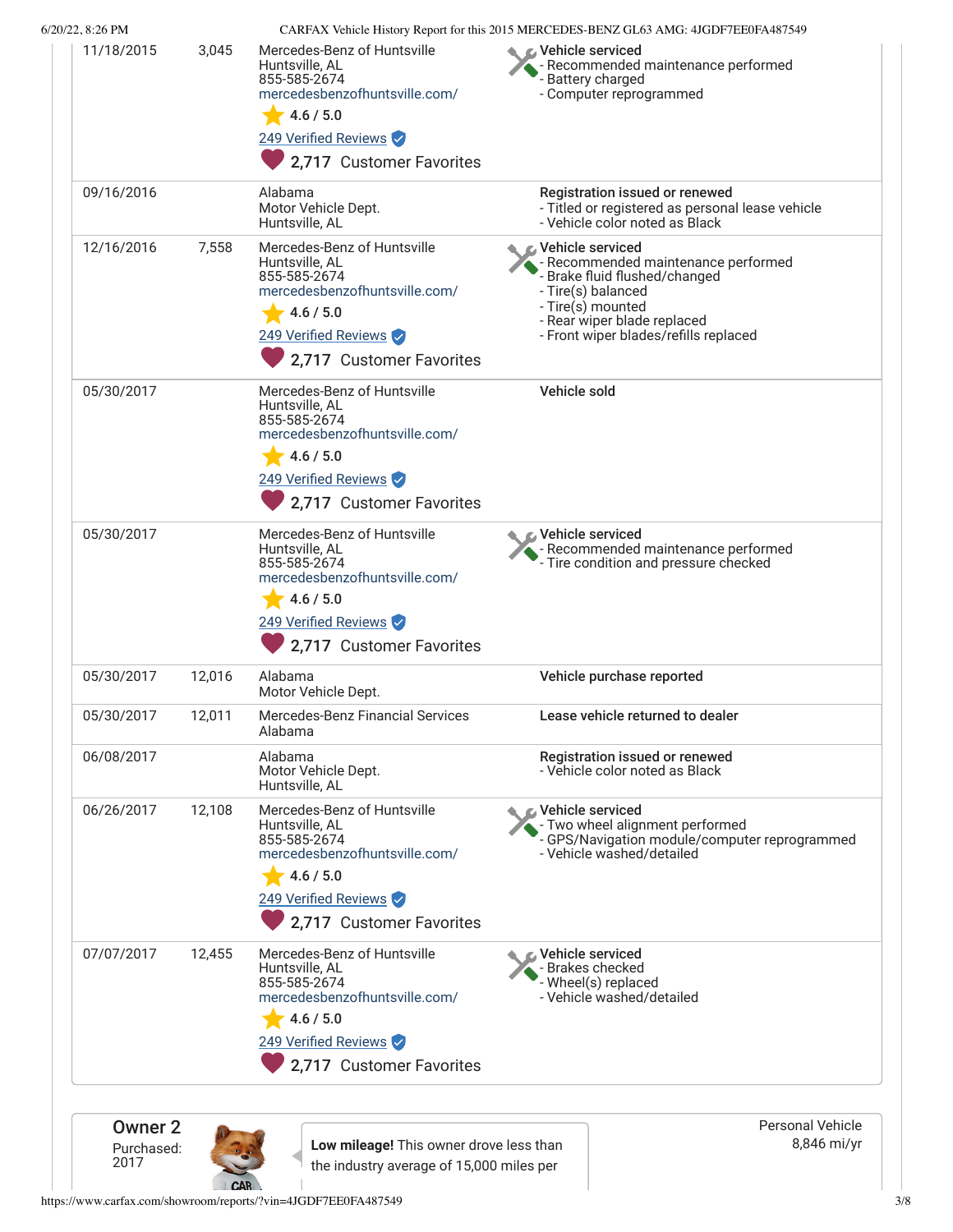# 6/20/22, 8:26 PM CARFAX Vehicle History Report for this 2015 MERCEDES-BENZ GL63 AMG: 4JGDF7EE0FA487549

| Date       | <b>Mileage</b> | <b>Source</b>                                                                                                                                                   | <b>Comments</b>                                                                                                                                                                                                                                                                                                                                             |
|------------|----------------|-----------------------------------------------------------------------------------------------------------------------------------------------------------------|-------------------------------------------------------------------------------------------------------------------------------------------------------------------------------------------------------------------------------------------------------------------------------------------------------------------------------------------------------------|
| 07/11/2017 |                | Alabama<br>Motor Vehicle Dept.<br>Huntsville, AL<br>Title #53742979                                                                                             | Title issued or updated<br>- New owner reported<br>- Loan or lien reported<br>- Vehicle color noted as Black                                                                                                                                                                                                                                                |
| 09/15/2017 |                | Alabama<br>Motor Vehicle Dept.<br>Huntsville, AL                                                                                                                | Registration issued or renewed<br>- Vehicle color noted as Black                                                                                                                                                                                                                                                                                            |
| 11/09/2017 |                | Alabama<br>Motor Vehicle Dept.<br>Huntsville, AL<br>Title #54276152                                                                                             | Title issued or updated<br>- Loan or lien reported<br>- Vehicle color noted as Black                                                                                                                                                                                                                                                                        |
| 11/20/2017 | 18,068         | Mercedes-Benz of Huntsville<br>Huntsville, AL<br>855-585-2674<br>mercedesbenzofhuntsville.com/<br>4.6 / 5.0<br>249 Verified Reviews<br>2,717 Customer Favorites | Vehicle serviced<br>- Recommended maintenance performed<br>- Front wiper blades/refills replaced<br>- Vehicle washed/detailed                                                                                                                                                                                                                               |
| 04/18/2018 | 21,417         | Mercedes-Benz of Huntsville<br>Huntsville, AL<br>855-585-2674<br>mercedesbenzofhuntsville.com/<br>4.6 / 5.0<br>249 Verified Reviews<br>2,717 Customer Favorites | Vehicle serviced<br>- Alignment performed<br>- Vehicle washed/detailed                                                                                                                                                                                                                                                                                      |
| 06/21/2018 | 25,820         | Mercedes-Benz of Huntsville<br>Huntsville, AL<br>855-585-2674<br>mercedesbenzofhuntsville.com/<br>4.6 / 5.0<br>249 Verified Reviews<br>2,717 Customer Favorites | Vehicle serviced<br>- Vehicle washed/detailed<br><b>Brakes checked</b><br>- Front brake pads replaced<br>- Rear brake pads replaced                                                                                                                                                                                                                         |
| 09/14/2018 |                | Alabama<br>Motor Vehicle Dept.<br>Huntsville, AL                                                                                                                | Registration issued or renewed<br>- Vehicle color noted as Black                                                                                                                                                                                                                                                                                            |
| 09/25/2018 | 27,537         | Mercedes-Benz of Huntsville<br>Huntsville, AL<br>855-585-2674<br>mercedesbenzofhuntsville.com/<br>4.6 / 5.0<br>249 Verified Reviews<br>2,717 Customer Favorites | Vehicle serviced<br>- Maintenance inspection completed<br>- 40,000 mile service performed<br>- Vehicle washed/detailed<br>- Electrical system checked<br>- Engine/powertrain computer/module checked<br>- Engine/powertrain computer/module<br>reprogrammed<br>- Interior trim checked<br>- Interior trim repaired<br>- Front wiper blades/refills replaced |
| 01/22/2019 |                | Damage Report                                                                                                                                                   | Accident reported: minor damage<br><b>A</b> - Vehicle involved in a sideswipe collision with<br>another motor vehicle<br>- Damage to right front<br>- Damage to right side<br>- Airbags did not deploy                                                                                                                                                      |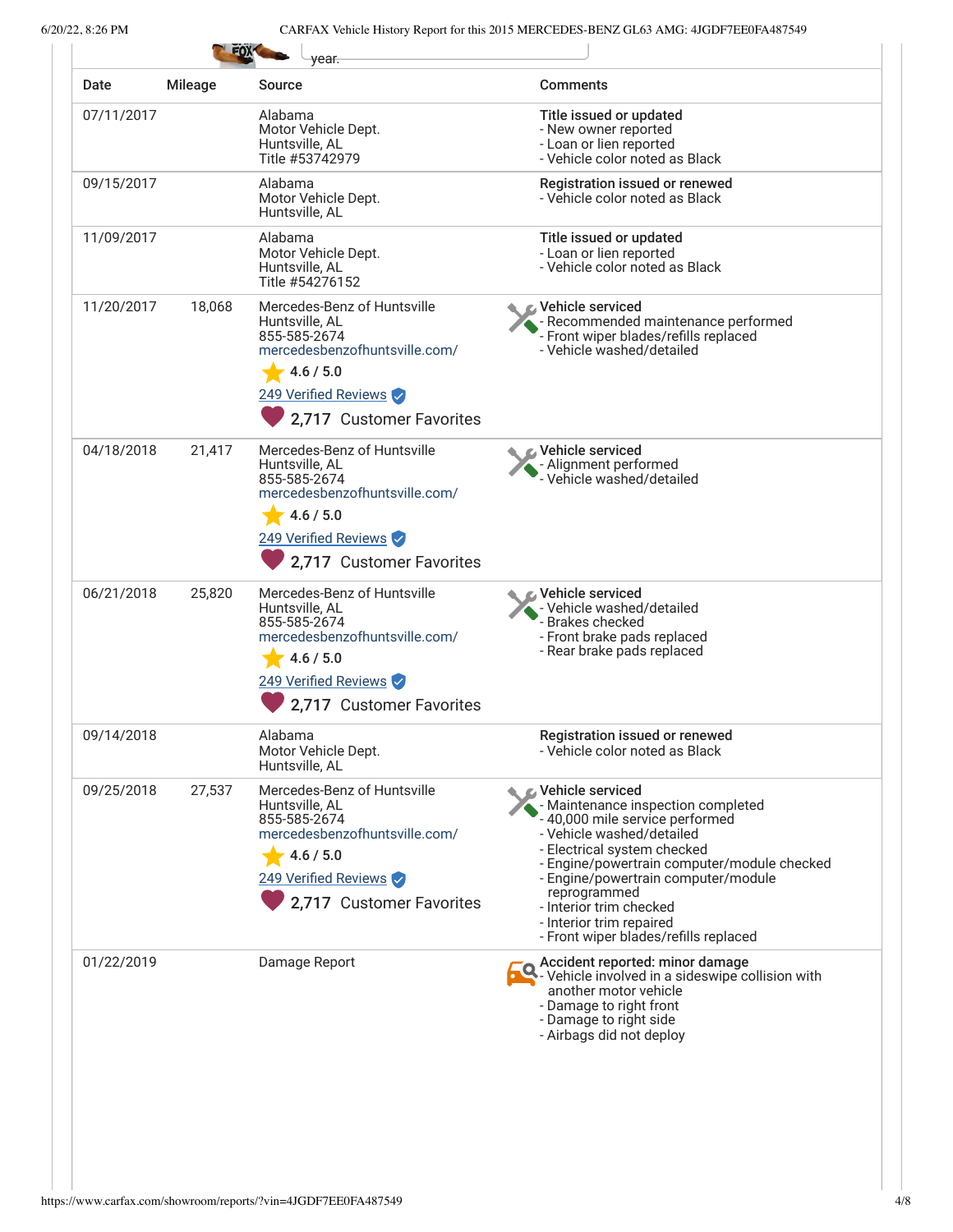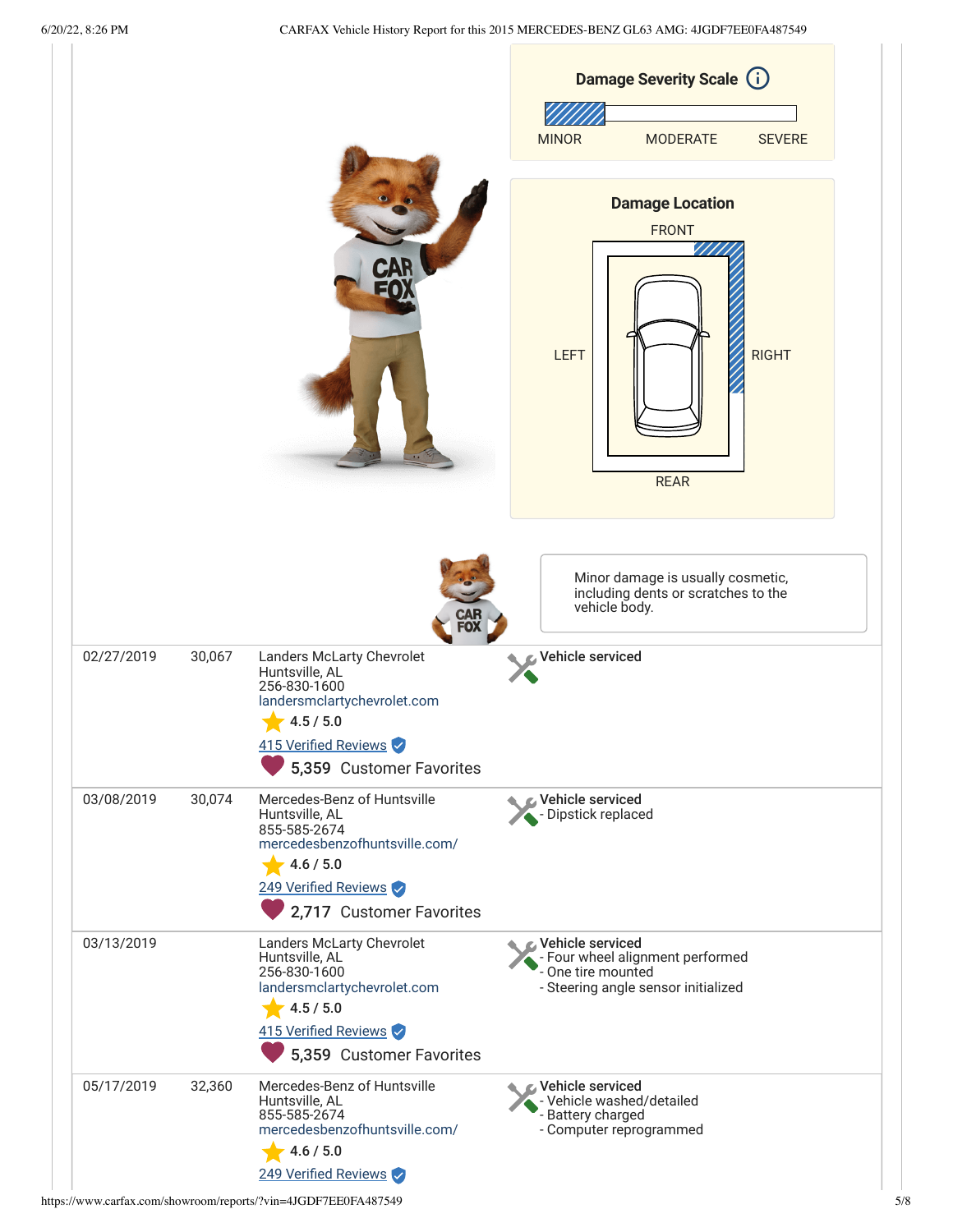| 6/20/22, 8:26 PM |        |                                                                                                                                                                 | CARFAX Vehicle History Report for this 2015 MERCEDES-BENZ GL63 AMG: 4JGDF7EE0FA487549                                                                                                                                                                                                                     |
|------------------|--------|-----------------------------------------------------------------------------------------------------------------------------------------------------------------|-----------------------------------------------------------------------------------------------------------------------------------------------------------------------------------------------------------------------------------------------------------------------------------------------------------|
|                  |        | 2,717 Customer Favorites                                                                                                                                        |                                                                                                                                                                                                                                                                                                           |
| 09/10/2019       | 35,022 | Mercedes-Benz of Huntsville<br>Huntsville, AL<br>855-585-2674<br>mercedesbenzofhuntsville.com/<br>4.6 / 5.0<br>249 Verified Reviews<br>2,717 Customer Favorites | Vehicle serviced<br>- 50,000 mile service performed<br>- Vehicle washed/detailed<br>- Front wiper blades/refills replaced                                                                                                                                                                                 |
| 01/10/2020       | 37,726 | Mercedes-Benz of Huntsville<br>Huntsville, AL<br>855-585-2674<br>mercedesbenzofhuntsville.com/<br>4.6 / 5.0<br>249 Verified Reviews<br>2,717 Customer Favorites | Vehicle serviced<br>- Recommended maintenance performed<br>- Vehicle washed/detailed                                                                                                                                                                                                                      |
| 01/27/2020       | 38,156 | Mercedes-Benz of Huntsville<br>Huntsville, AL<br>855-585-2674<br>mercedesbenzofhuntsville.com/<br>4.6 / 5.0<br>249 Verified Reviews<br>2,717 Customer Favorites | $\epsilon$ Vehicle serviced<br>- Maintenance inspection completed<br>- Vehicle washed/detailed<br>- Electrical system checked<br>- Engine/powertrain computer/module checked<br>- Engine/powertrain computer/module<br>reprogrammed                                                                       |
| 06/18/2020       | 40,823 | Mercedes-Benz of Huntsville<br>Huntsville, AL<br>855-585-2674<br>mercedesbenzofhuntsville.com/<br>4.6 / 5.0<br>249 Verified Reviews<br>2,717 Customer Favorites | <b>⊘</b> Vehicle serviced<br>- Maintenance inspection completed<br>- Brake fluid flushed/changed<br>- Brake system bled<br>- Trim checked<br>- Vehicle washed/detailed<br>- Brake rotor(s) replaced<br>- Engine/powertrain computer/module checked<br>- Engine/powertrain computer/module<br>reprogrammed |
|                  |        |                                                                                                                                                                 | Looks like this dealer serviced the car in<br>order to prepare it for sale. That's a good<br>thina!                                                                                                                                                                                                       |
| 06/18/2020       | 40,875 | Mercedes-Benz of Huntsville<br>Huntsville, AL<br>4.6 / 5.0<br>249 Verified Reviews<br>2,717 Customer Favorites                                                  | Vehicle offered for sale                                                                                                                                                                                                                                                                                  |
| 06/29/2020       |        | Mercedes-Benz of Huntsville<br>Huntsville, AL<br>855-585-2674<br>mercedesbenzofhuntsville.com/<br>4.6 / 5.0<br>249 Verified Reviews<br>2,717 Customer Favorites | <b>⊘</b> Vehicle serviced<br>- Four wheel alignment performed<br>- Alignment checked<br>- Four tires balanced<br>- Four tires mounted                                                                                                                                                                     |
| 07/23/2020       |        | Alabama<br>Motor Vehicle Dept.                                                                                                                                  | Vehicle purchase reported                                                                                                                                                                                                                                                                                 |
| 07/24/2020       |        | Mercedes-Benz of Huntsville<br>Huntsville, AL<br>855-585-2674<br>mercedesbenzofhuntsville.com/<br>4.6 / 5.0<br>249 Verified Reviews                             | Vehicle serviced                                                                                                                                                                                                                                                                                          |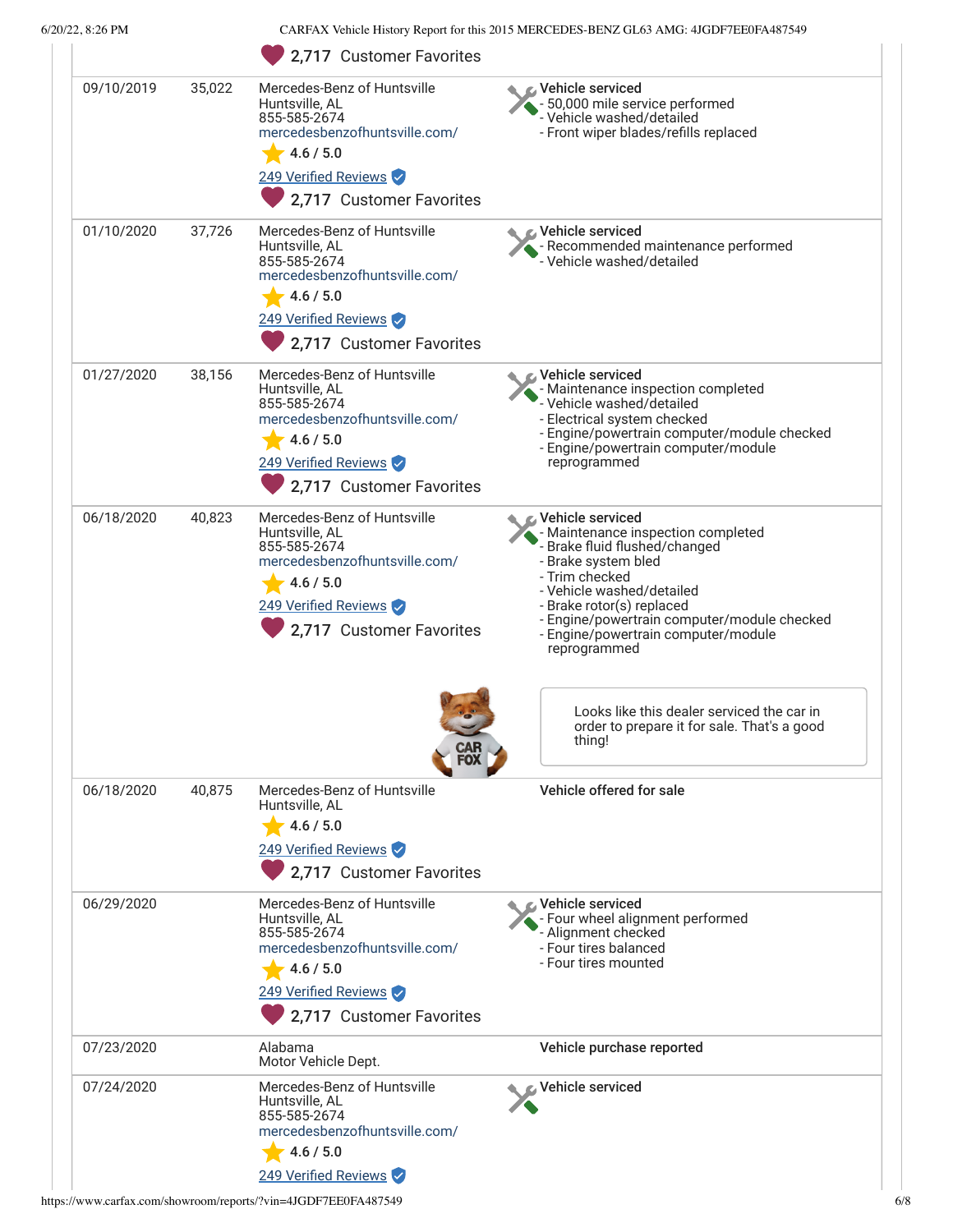6/20/22, 8:26 PM CARFAX Vehicle History Report for this 2015 MERCEDES-BENZ GL63 AMG: 4JGDF7EE0FA487549

| 07/28/2020         |                 | Alabama<br>Motor Vehicle Dept.<br>Tuscaloosa, AL                                                                                      | Registration issued or renewed<br>- Vehicle color noted as Black                                             |                         |
|--------------------|-----------------|---------------------------------------------------------------------------------------------------------------------------------------|--------------------------------------------------------------------------------------------------------------|-------------------------|
| Owner <sub>3</sub> | Purchased: 2020 |                                                                                                                                       |                                                                                                              | <b>Personal Vehicle</b> |
| Date               | <b>Mileage</b>  | Source                                                                                                                                | <b>Comments</b>                                                                                              |                         |
| 08/28/2020         |                 | Alabama<br>Motor Vehicle Dept.<br>Tuscaloosa, AL<br>Title #104687570                                                                  | Title issued or updated<br>- New owner reported<br>- Loan or lien reported<br>- Vehicle color noted as Black |                         |
| 07/23/2021         |                 | Alabama<br>Motor Vehicle Dept.<br>Moundville, AL                                                                                      | Registration issued or renewed<br>- Vehicle color noted as Black                                             |                         |
| 04/20/2022         | 59,062          | Mercedes-Benz of Birmingham<br>Hoover, AL<br>205-403-5179<br>mbbhm.com<br>4.8 / 5.0<br>161 Verified Reviews<br>170 Customer Favorites | Vehicle serviced<br>- Steering/suspension checked                                                            |                         |
| 04/29/2022         | 59,066          | Mercedes-Benz of Birmingham<br>Hoover, AL<br>205-403-5179<br>mbbhm.com<br>4.8 / 5.0<br>161 Verified Reviews<br>170 Customer Favorites | Vehicle serviced<br>- Key(s) (re) programmed                                                                 |                         |
| 05/24/2022         | 59,075          | Mercedes-Benz of Birmingham<br>Hoover, AL<br>205-403-5179<br>mbbhm.com<br>4.8 / 5.0<br>161 Verified Reviews<br>170 Customer Favorites | Vehicle serviced<br><b>Brakes checked</b>                                                                    |                         |

# **CARFAX** Glossary

### Accident Indicator

CARFAX receives information about accidents in all 50 states, the District of Columbia and Canada.

Not every accident is reported to CARFAX. As details about the accident become available, those additional details are added to the CARFAX Vehicle History Report. CARFAX recommends that you have this vehicle inspected by a qualified mechanic.

- According to the National Safety Council, Injury Facts, 2021 edition, 5% of the 276 million registered vehicles in the U.S. were involved in an accident in 2019. Over 77% of these were considered minor or moderate.
- This CARFAX Vehicle History Report is based only on information supplied to CARFAX and available as of 6/20/22 at 7:25:47 PM (CDT). Other information about this vehicle, including problems, may not have been reported to CARFAX. Use this report as one important tool, along with a vehicle inspection and test drive, to make a better decision about your next used car.

### Damage Severity